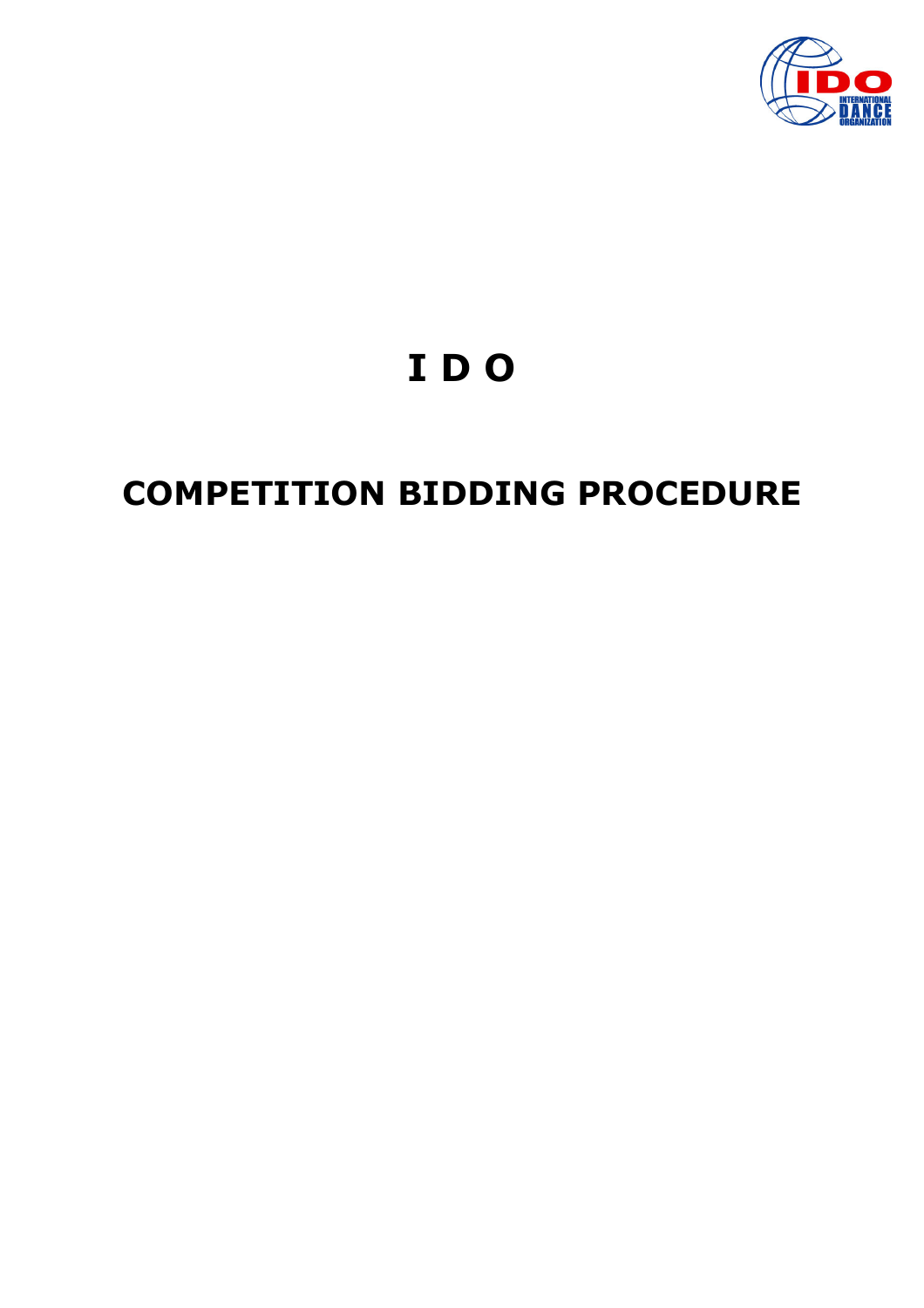

#### **Contents**

| Procedure for selection and deadline for submission of application5 |  |
|---------------------------------------------------------------------|--|
|                                                                     |  |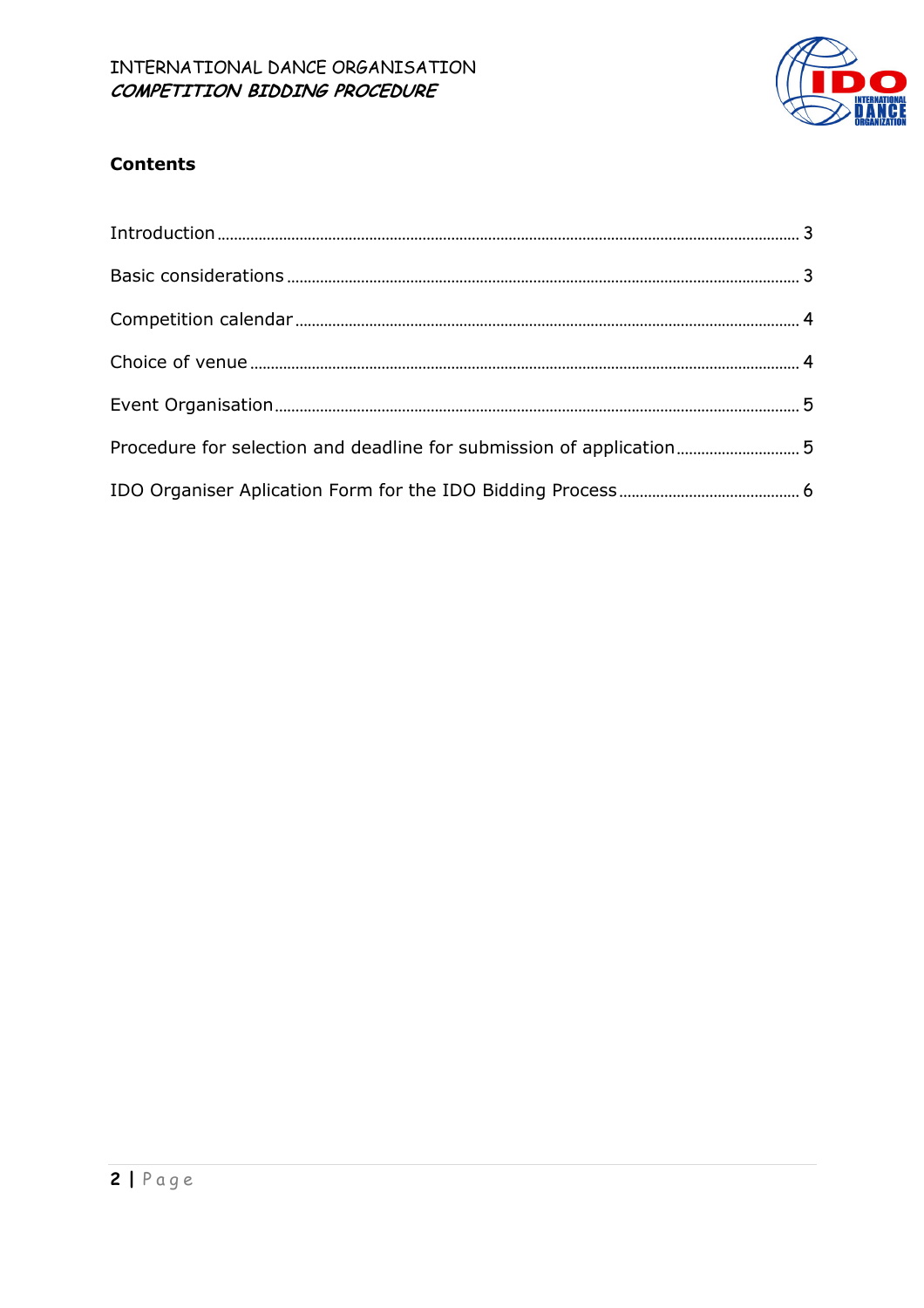

## Introduction

The positive image of dance and its reputation is best represented by the quality of the organisation of the major IDO events and its recognized events.

Consequently, each National Member Organization seeking to organize the IDO Dance Championships or Cups must be aware and fully informed of the rules, regulations and standards made on it by the IDO at the time of bidding.

The procedures contained in these documents have been drawn up to assist any potential organiser prepare its bid and understand its obligations towards the International Dance Organization.

The intention of the IDO is to provide a consistency in the way its Championships and Cups are organised and presented, and by doing so eliminate unnecessary costs that are often incurred by the organisers.

By introducing this new procedure, the IDO is seeking to ensure that most uncertainties are removed when an event is allocated. If the demands of organisation cannot be fulfilled, then it is best that a potential organiser desists from bidding until it is truly ready.

The IDO Sport and Competition Director is always available to advise and assist any potential bidder before a formal application is made. In many cases, important and relevant experience can be gained from organising a lesser event before seeking to stage a major IDO Dance Championship, and this is a path that is recommended to new organisers.

### Basic considerations

- 1. Any bid to organise an IDO Dance Competiton must have the endorsement and full support of the IDO National Member Organization.
- 2. A guarantee from other official bodies within the country, for example government, local council or IDO National Member Organization, must be given in writing at the time of bidding and confirming that all costs are underwritten and no claim will be made against the IDO. In addition, each bidding federation must demonstrate the political stability in its country and describe the security and public health resources allocated to protecting the event.
- 3. One fundamental consideration is to be sure that all parties are aware of and accept their responsibilities in the organising of an event. This includes assuming the related costs. If these responsibilities are understood at the time of bidding for an IDO Dance Competition then there is little risk of unpleasant surprises.
- 4. These bidding documents have been drawn up as a guide for all organisers of important competitions to insure that the principles and obligations contained therein are respected at all IDO comepetitions and events.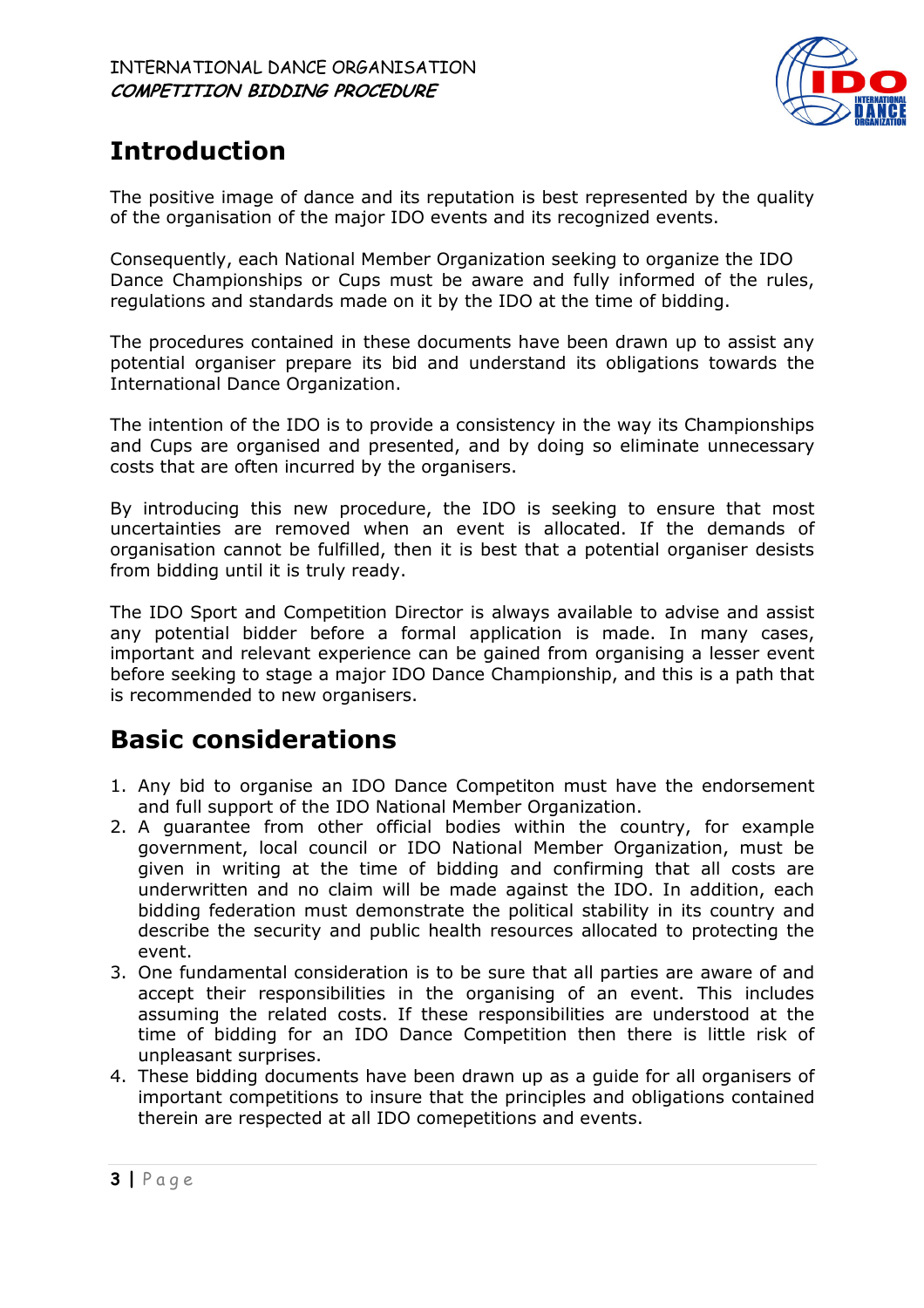#### INTERNATIONAL DANCE ORGANISATION COMPETITION BIDDING PROCEDURE



5. By applying these procedures the IDO Sport Director intends to allocate the organisation of its World and Continental Dance Championships two years in advance, thereby giving organisers sufficient time to conclude all agreements and arrangements related to organising the event and its promotion worldwide.

### Competition calendar

IDO strives to be represented and demonstrated in a professional manner which it manages its major events in its calendar. To ensure consistency an annual competition calendar will be drawn up applying a number of basic criteria.

The IDO Continental Dance Championships will be held in the time period May to July and the IDO World Dance Championships in the time period September to December.

Currently, IDO Dance Championships are generally organised in different time periods. On the one hand the fixed calendar could limit the opportunities for existing organisers who are not able or willing to change the dates of their current competitions.

It is in discretion of the Sport and Competition Director to decide how to handle special cases that could be seen as an unique opportunity to create new events in new markets.

### Choice of venue

- 1. An important part of the selection process will be related to the proposed venue.
- 2. A number of criteria are included in the IDO Organiser contract which forms part of these bidding documents. More details are contained in the Bidding Application Form.
- 3. In addition to the physical requirements of the venue, it is important that the venue has been checked by an IDO licensed Supervisor or Presidium member that has been delegated by the Sport and Competition Director. All costs (travel, hotel and per diem) must be payed by the National Member Organization or Organizer that is applying for the IDO event. When necessary the organizer that is bidding for a competition should organize a meeting with the meeting with the sports hall management, major, president of national member organization... It is in discretion of the organizer to inform the Sport and Competition Director as well as the Supervisor, of how many days they need an IDO official to be present. All additional days need to be paid as well.
- 4. Also very important is that there is support from the local community to ensure that there is an exciting atmosphere within the venue to demonstrate support and enthusiasm for the event. In this respect, communication and promotion must be primarily for the IDO event esspecially IDO Continetal and World Championships, rather than for the other events included in the programme.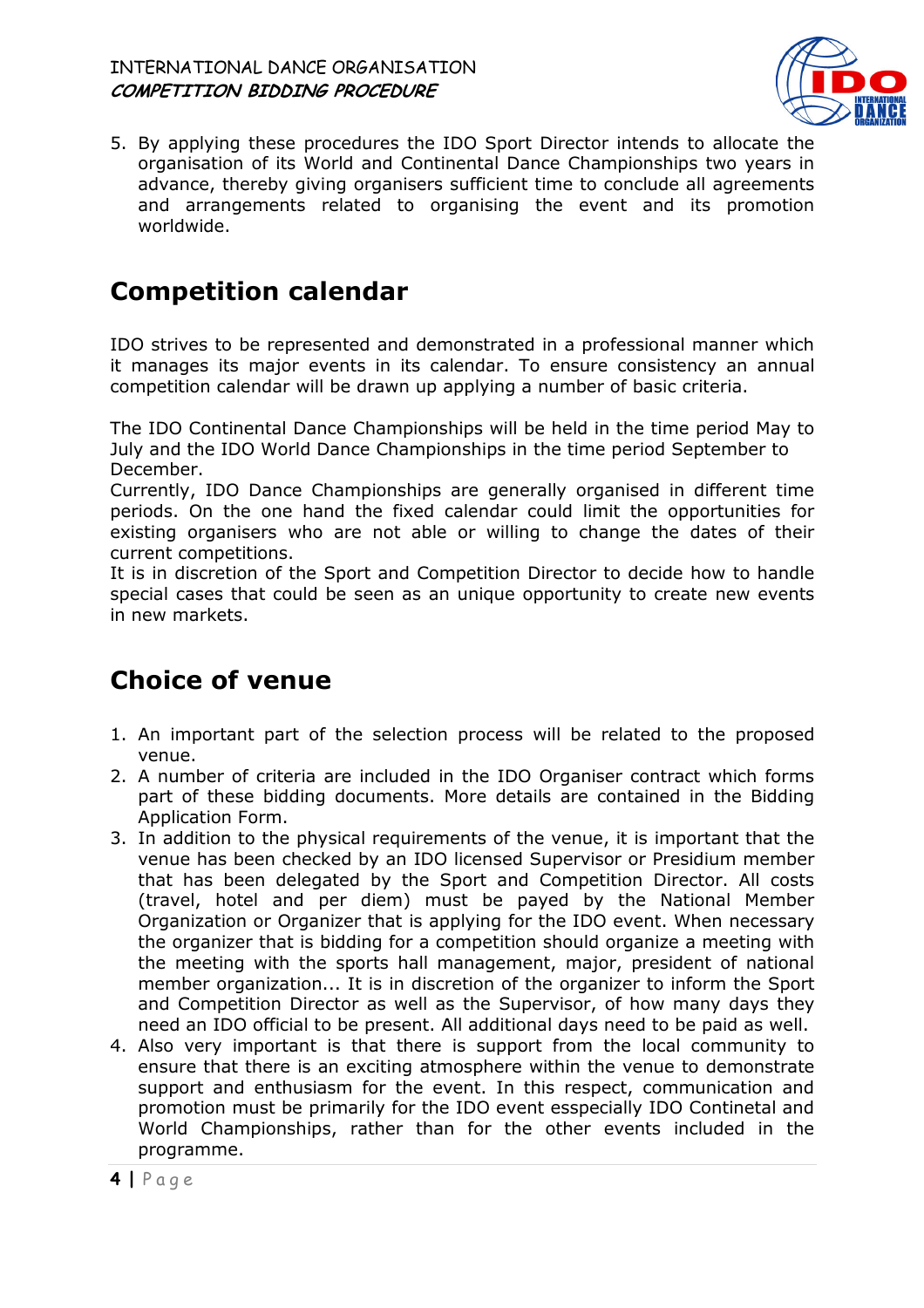

### Event Organisation

- 1. All efforts must be made to provide the highest quality of organisation to participants, officials and the public.
- 2. This starts with the arrival of athletes and officials at the airport, immediate and trouble-free entry into the host country, the transport to their hotels, the quality and price of these hotels, the system of accreditation ensuring access to the locations essential for them to compete or work, transport from hotels to venue, provision of catering facilities at the hotel and venue, medical services, and information and services to the public which will provide the maximum enjoyment from the event.
- 3. IDO does not guarantee that any or all Sanctioned Events will be run in any given year.

For more information, please also see the IDO Rules and Regulations, section 4, Book 1.

## Procedure for selection and deadline for submission of application

- 1. The selection of organisers for each IDO Events will be made by the IDO Sport and Competition Director that can ask the President of Adjudicating Committee and the responsabile Director of a dance department (Performing Arts, Street and Special Couple dance Director) as a Managing Committee for ratification by the IDO Presidium.
- 2. With the introduction of these new bidding procedures, the allocation for the IDO Dance Championships, cups and other IDO events in 2014 and 2015 will be made by the IDO Sport Directorand the Managing Committee before the end of December 2013. Thereafter, the allocation for the IDO Dance Championships will be made two years prior to the organisation of the relevant IDO Dance Events.

Consequently, applications for the IDO Championships in 2013 and 2014 should be submitted to the IDO Sport and Competition Office not later than November 15, 2013.

For IDO DanceSport Championships in 2014 and beyond, applications must be with the IDO Sport and Competition Office by the end of May 2014 prior to the IDO General Meeting that will take place two years before the IDO Dance Championship concerned.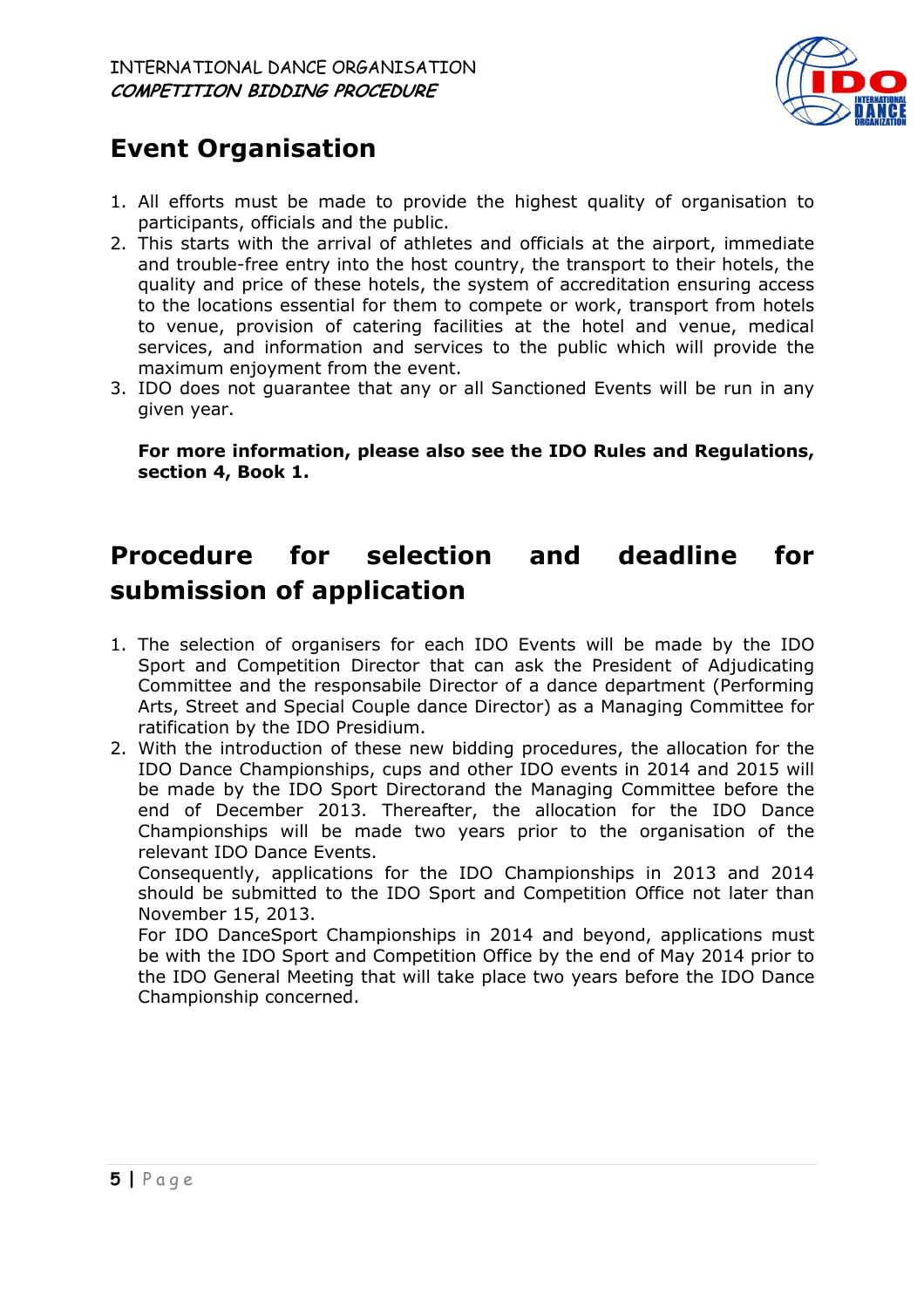

#### IDO Organiser Aplication Form for the IDO Bidding Process

IDO National Member Organization (NMO)

................................................................................................................. ................................................................................................................. .................................................................................................................

and its Organising Committee (OC) (when appointed and empowered to commit) or aproved Organizer

................................................................................................................. ................................................................................................................. .................................................................................................................

would like to bid to organise................................................................... (NAME OF THE COMPETITION) (hereinafter referred as the Event) in (NAME OF COUNTRY), subject to certain terms and conditions including those set out below.

NMO has agreed that if IDO accepts its bid then NMO will assume all responsibilities regarding the organising of the Event and will do so through a specially constituted Organising Committee (OC) and will be liable for all costs associated with the Event and with this contract unless specifically stated to the contrary in this text.

Now therefore it is agreed as follows:

- 1. The Event is planned to take place on ……...............................….(DATE, YEAR) in …........................................................................…….(CITY and COUNTRY). Any change in the date and venue must be approved by the IDO in writing before it will be accepted and included in the Competition Calendar.
- 2. The MB has secured or will secure the use of an appropriate venue suitable for the IDO Event and with seating for a minimum of 1.000 people. The venue will have suitable lighting, audio facilities, changing rooms and warm up areas for the competitors. The dance floor will be of the highest quality and shall be installed in time for the training requirements of the competitors. All information can be check on ........................................................(LINK)
- 3. The venue has been checked by .......................................................(NAME AND SURNAME OF THE PERSON ASIGNED BY THE IDO SPORT DIRECTOR).
- 4. The competition will be held in following disciplines and age groups:

| a. Performing Arts Disciplines | NC         |
|--------------------------------|------------|
| b. Street Dance Disciplines    | <b>INC</b> |
| c. Couple Dance disciplines    | NC         |